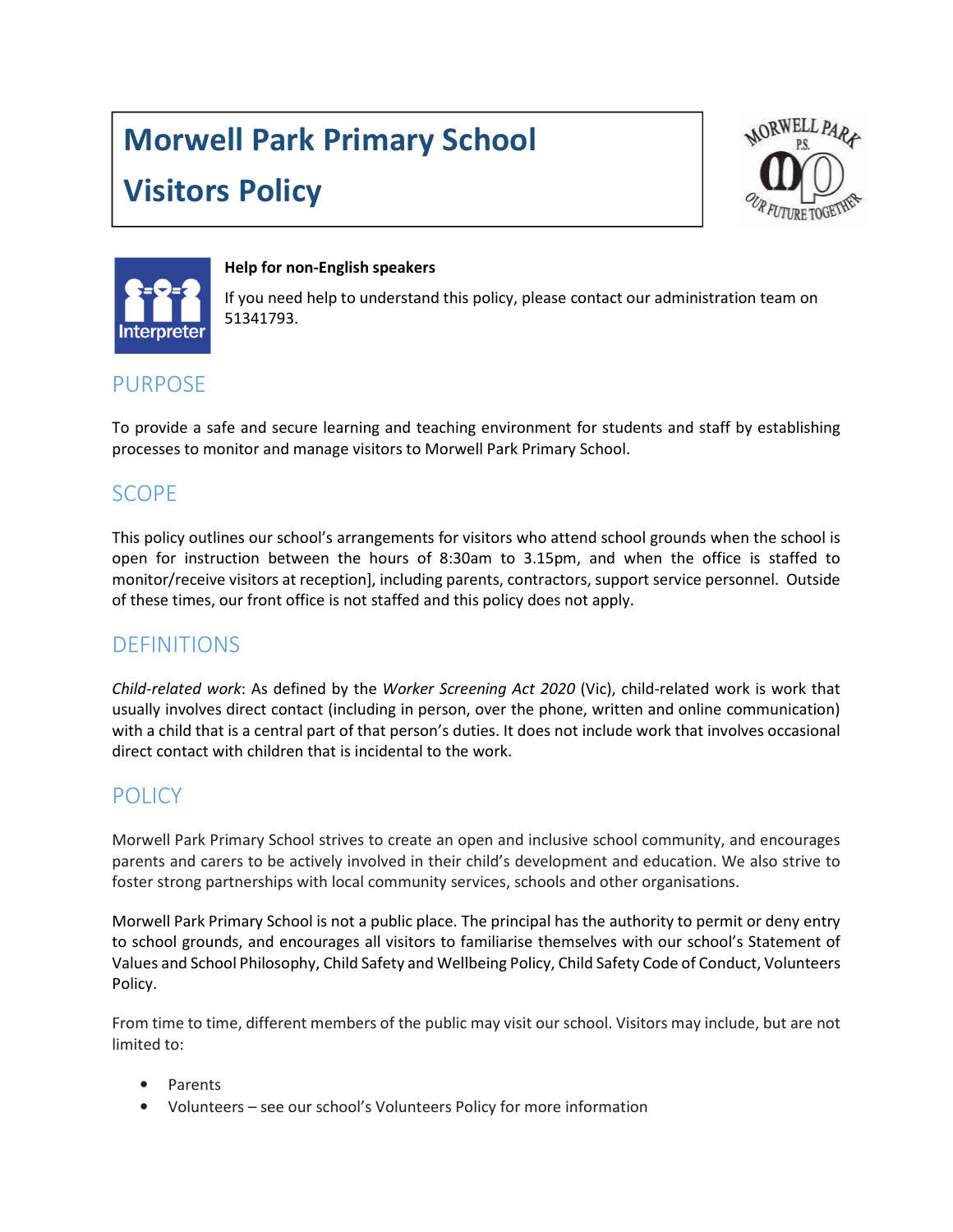- Prospective parents, students and employees
- Invited speakers, sessional instructors and others addressing learning and development
- Public officials (e.g. Members of Parliament, local councillors)
- Persons conducting business e.g.: uniform suppliers, booksellers, official school photographers, commercial salespeople
- Tradespeople
- Children's services agencies
- Department of Families, Fairness and Housing workers
- Victoria Police
- Persons authorised to enter school premises (e.g. Worksafe inspectors, health officers etc)
- Other Department of Education and Training staff (including allied health staff) or contractors
- NDIS therapists or other allied health or health practitioners

#### Sign in procedure

All visitors to Morwell Park Primary School are required to report to the school office on arrival (see exceptions below in relation to parents/carers). Visitors must:

- Record their name, signature, date and time of visit and purpose of visit in the visitors book, services book.
- Provide proof of identification to office staff upon request
- Produce evidence of their valid Working with Children Clearance where required by this policy (see below)
- Wear a visitor's lanyard/name tag at all times
- Follow instruction from school staff and abide by all relevant school policies relating to appropriate conduct on school grounds including [insert relevant policies eg: Child Safety Code of Conduct, Respect for School Staff, Statement of Values and School Philosophy etc] as well as Department policies such as the Sexual Harassment Policy and Workplace Bullying Policy
- Return to the office upon departure, sign out and return visitor's lanyard/name tag

Morwell Park Primary School will ensure that our school's Child Safety Code of Conduct is available and visible to visitors when they sign in.

#### COVID-19 vaccination information

Our school follows Department of Education and Training policy with respect to the requirements relating to attendance on school sites and COVID-19 vaccinations.

For further information, refer to:

• COVID-19 Vaccinations – Visitors and Volunteers on School Sites

#### Working with Children Clearance and other suitability checks

For Working with Children (WWC) Check and other suitability check requirements relating to parents/carers and other volunteers working with students please see our Volunteers Policy.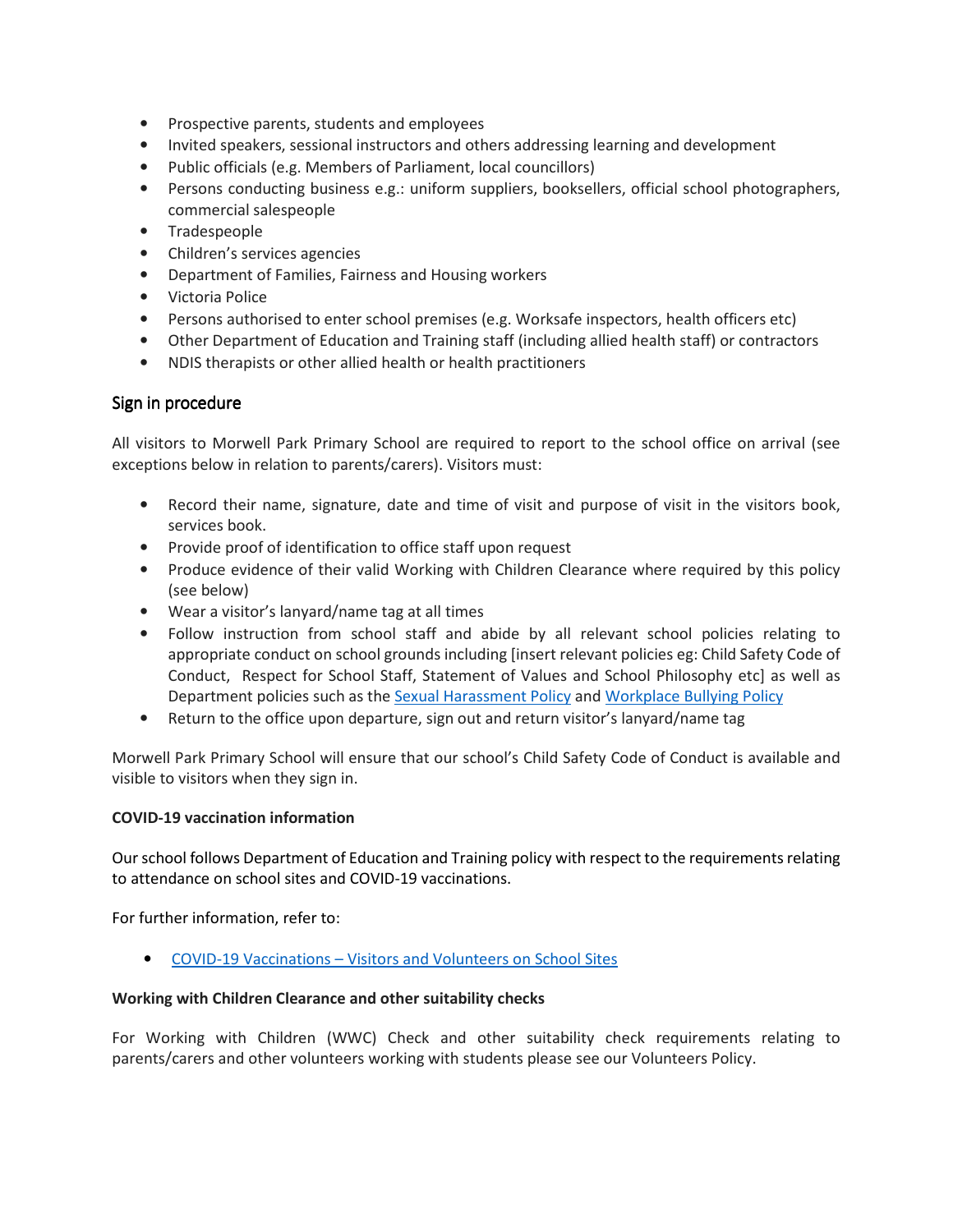Morwell Park Primary School has the discretion to decide which visitors, if any, will be required to have a WWC Clearance above the legal minimum requirements set out in the Worker Screening Act 2020 (Vic). This Act requires all people engaged in 'child-related' work to hold a WWC Clearance.

All visitors who are engaged in child-related work must have a valid WWC Clearance. Additional suitability checks may also be required such as reference, proof of identity, qualification and work history involving children checks.

In some circumstances, visitors to Morwell Park Primary School who are not engaged in child-related work will also be required to produce a valid WWC Clearance depending on the particular circumstances of their visit. For example, Morwell Park Primary School will require a valid WWC Clearance for:

- visitors who will be working regularly with children during the time they are visiting, even though direct contact with children is not a central part of their normal duties
- visitors (e.g. contractors), who will regularly be performing unsupervised work at the school during school hours or any other time where children are present. Further background checks, including references, may also be requested at the discretion of the principal.

Visitors who will be working in areas away from students (e.g. a visiting auditor who will be located in the front office with administration staff) or who will be supervised and accompanied by a staff member during their visit (e.g. a Member of Parliament, a journalist, a prospective parent on a school tour) will not be required to have a WWC Clearance.

Sworn Victoria Police officers or sworn Australian Federal Police officers are exempt from requiring a WWC Check, but may be asked to verify that they are sworn officers by providing proof of identification.

#### Invited speakers and presenters

On occasion, Morwell Park Primary School may invite external speakers or providers to deliver incursions, presentations, workshops and special programs for our students. Consistent with Department of Education and Training requirements, Morwell Park Primary School will:

- ensure that the content of presentations and programs by external providers contributes to the educational development of our students and is consistent with curriculum objectives
- ensure that any proposed visit, programs or content delivered by visitors complies with the requirement that education in Victorian government schools is secular and is consistent with the values of public education, Department policies and the Education and Training Reform Act 2006 (Vic). In particular, programs delivered by visitors are to be delivered in a manner that supports and promotes the principles and practice of Australian democracy including a commitment to:
	- o elected government
	- o the rule of law
	- $\circ$  equal rights for all before the law
	- o freedom of religion, speech and association
	- o the values of openness and tolerance
	- o respect for the range of views held by students and their families.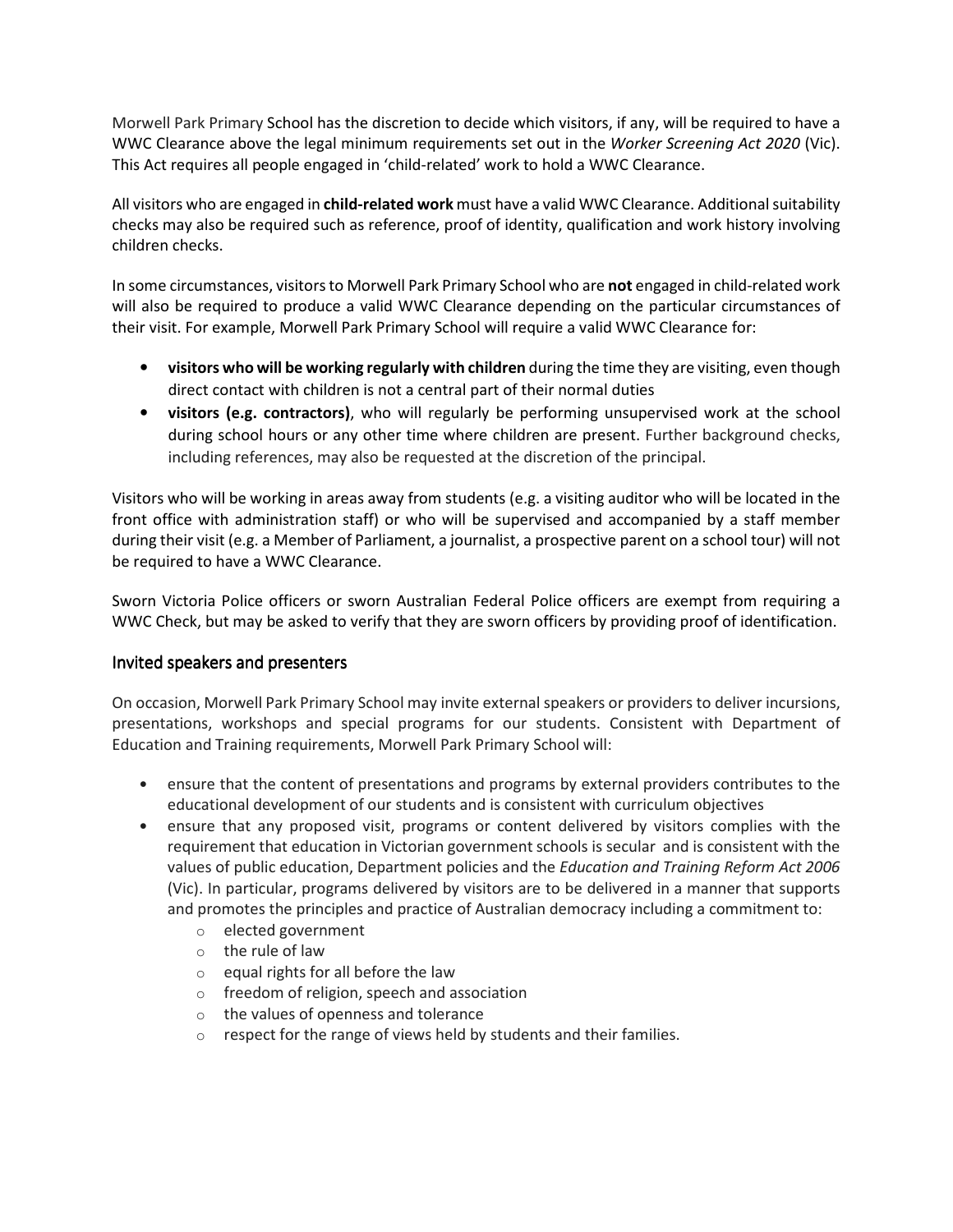#### Parent visitors

We understand that there may occasionally be a reason why a parent or carer may want to speak to or see their child at school, during school hours.

If there is a particular pressing or unavoidable issue that cannot wait until the end of the school day, we ask that parents or carers call the school office to make the request to speak to or see their child during school hours.

We also ask that parents avoid arranging to visit their children at school wherever possible, as this can cause inappropriate disruptions to the school day.

All parents or carers who visit our school during school hours, other than for the purposes of school pick ups and drop offs or for specific school events (eg parent teacher interviews, concerts, assemblies etc), are required to sign in as a visitor at the school office.

Parents or carers who are prohibited from entering the school under a court order or direction of the Principal are not permitted to visit the school.

#### Other visitors

All business operators, tradespeople and other visitors attending the school to conduct work must report to the school office upon arrival for instruction and follow the sign in procedure outlined above.

#### **COMMUNICATION**

This policy will be communicated to our school community in the following ways:

- Available publicly on our school's website
- Included in induction processes for relevant staff
- Made available in hard copy from school administration upon request

### RELATED POLICIES AND RESOURCES

Morwell Park Primary School policies:

Statement of Values and School Philosophy, Volunteers Policy, Child Safety and Wellbeing policy, Child Safety Code of Conduct]

Department policies:

- Child Safe Standards
- Visitors in Schools
- Contractor OHS Management